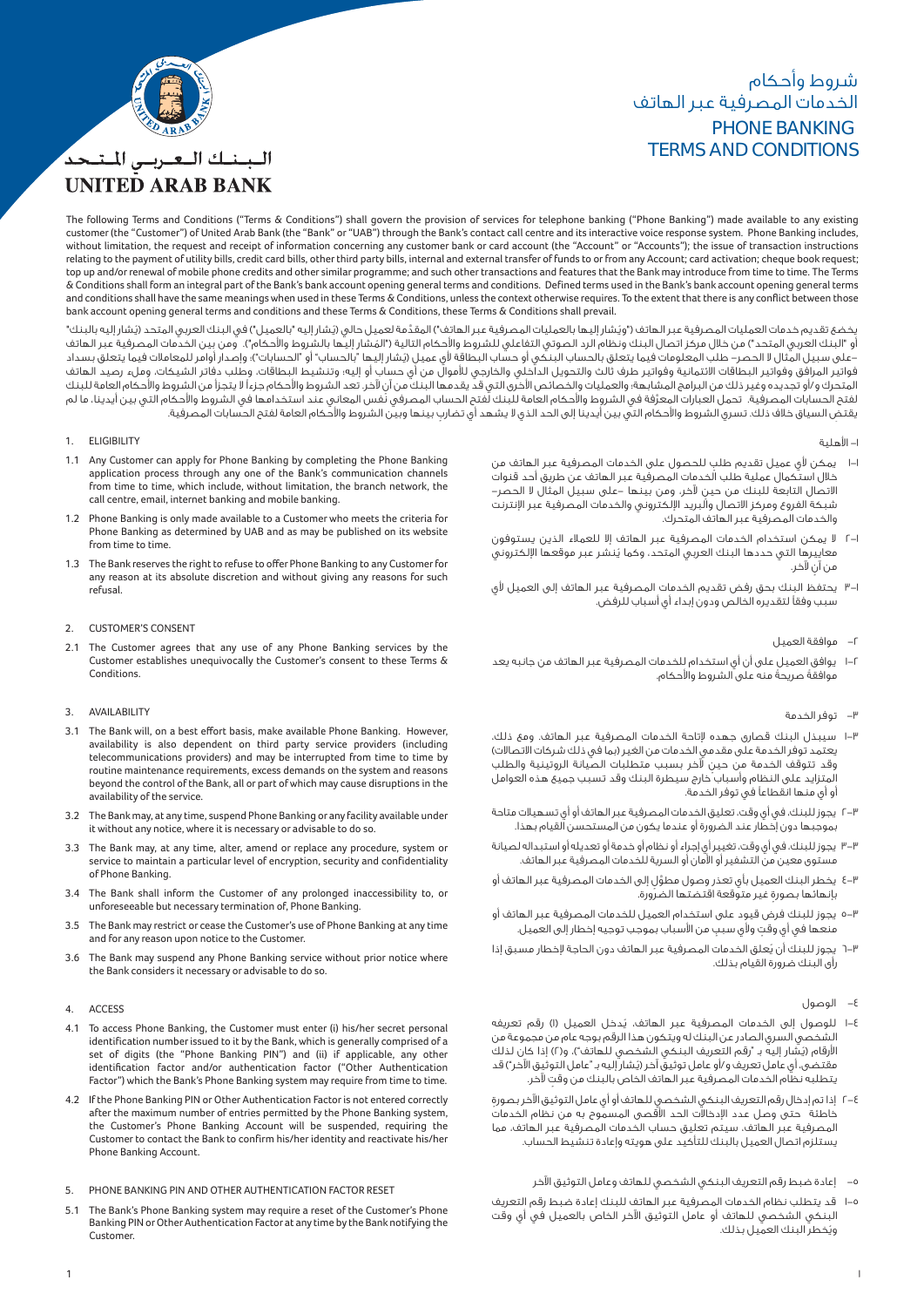5.2 The Customer may at any time change his/her Phone Banking PIN or Other Authentication Factor as may be permitted within the functionality of the Phone Banking platform or otherwise by contacting the Bank through any one of the Bank's electronic communication channels from time to time.

## 6. INSTRUCTIONS FROM CUSTOMER

- 6.1 Any instruction from the Customer which is either a request for information, a transaction instruction or another form of instruction (an "Instruction" and together "Instructions") shall, unless proven otherwise, be deemed to be validly, knowingly and genuinely sent by or on behalf of the Customer.
- The Bank will be entitled to rely and act on Instructions without any further conf irmation or verification from the Customer. No acknowledgement or receipt of Instructions shall be issued by the Bank and the Bank shall not verify **Instructions**
- 6.3 The Customer authorises the Bank to act on all Instructions from the Customer through Phone Banking, and irrevocably and unconditionally accepts as binding all such Instructions.
- 6.4 In the case of a transaction Instruction, it is the Customer's responsibility to ensure that all details relating to the intended beneficiary's account are input correctly. The Bank is under no obligation to verify these details and cannot be held liable for any funds transferred to an incorrect beneficiary.
- 6.5 The Bank's records of any Instruction shall, in the absence of manifest error, be conclusive evidence of such Instruction and binding on the Customer.

## 7. BILL PAYMENTS

- 7.1 The Customer must input all information required to effect any bill payment.
- 7.2 The Customer must ensure the correct information is input. Any erroneous bill payment to a third party arising out of incorrect information input by the Customer will be the responsibility and liability of the Customer.
- 7.3 The Customer confirms and agrees to waive any right it may have for holding the Bank responsible for any act or omission and any delay by the Bank due to reasons beyond its control in onward transmission of the funds to any third party which may result in disruption of that third party's service to the Customer.

#### 8. EXECUTION OF INSTRUCTIONS BY BANK

- 8.1 Instructions are irrevocable and cannot be reversed without the Bank's prior approval.
- 8.2 The Bank will not be responsible for (i) inability to reverse an Instruction issued through Phone Banking; or (ii) accepting an Instruction which is conditional or which requires the Bank to make payment to a third party earlier (or later) than the time the Bank requires according to its normal banking practice.
- 8.3 The Bank may, at its sole discretion and without explanation, refuse to effect an Instruction (i) if the related transaction exceeds a particular value or other limit; (ii) if the Bank knows or suspects a breach of security; (iii) if the Bank has reason to believe the Instruction is issued for an illegal or fraudulent purpose or is contrary to its (or any third party bank's (as directed)) anti-money laundering policies.
- 8.4 No written advice or confirmation will be made or issued by the Bank for any transaction Instruction issued through Phone Banking.
- 8.5 Executed transactions shall be recorded in a statement of Account issued by the Bank periodically or as provided to a Customer at his/her request.

## 9. TRANSACTION INSTRUCTION LIMITS

Transaction Instructions shall be subject to daily limits as set out in the Customer's mandate or as per the Bank's prevailing policies, procedures and regulations from time to time.

### 10. INTERACTIVE VOICE RESPONSE (IVR)

- 10.1 Interactive Voice Response (IVR) is the automated machine that the Customer interacts with when using Phone Banking and it responds to and will accept touchtone evidence Instructions.
- 10.2 The Customer shall be solely responsible for ensuring that the Phone Banking PIN and any other information that may be communicated to the Customer in this regard by the Bank is fully secured and is not disclosed to any unauthorised persons or third parties. The Customer's personal representatives, even if authorised by the Customer, are NOT authorised to receive details of the Phone Banking PIN. The Phone Banking PIN will only need to be used by the Customer and disclosed via a touch-tone telephone while using the IVR.
- 10.3 In the event of a stolen or lost debit card, when the Customer shall immediately notify the Bank to block his/her debit card access, access to IVR is not automatically blocked. However, in such circumstances, the Customer should also immediately give an Instruction to the Bank if access to IVR is required to be blocked. The Bank reserves the right to ask for written confirmation of such Instruction. The Customer understands and agrees that the Bank will not be liable for any misuse by another person in such an event and for failure of the Customer to instruct the Bank to block IVR access.
- ٢-٥ ويجوز للعميل في أي وقت تغيير رقم التعريف البنكي الشخصي للهاتف أو عامل التوثيق الآخر الخاص به حسبما تسمح به القدرة التشغيلية لبرنامج الخدمات المصرفية عبر الهاتف أو خلاف ذلك في أي وقت بالتواصل مع البنك من خلال أى من .<br>قنوات الإتصال الإلكترونية التابعة للبنك من قت لآخر.
	- -٦ اوامر الصادرة من العميل
- ١-٦ ً يعد أي أمر صادر عن العميل، سواء كان طلب معلومات، أو أمرØ بخصوص عملية .<br>مصرفية أو غير ذلك من صور الأوامر (يُشار إليها بـ "الأمر" في حالة المفرد، وفي حالة الجمع "الأوامر")، ما لم يثبت خلاف ذلك، صادراً بصورة صحيحة ومتعمدة وأصلية من ً العميل أو نيابة عنه.
- ٦-٢ يجوز للبنك أن يعول على الأوامر وأن يتصرف على أساسها دون الحاجة لأي تأكيد أو تحقيق آخر من العميل. ولا يُصدر البنك أي إقرار بتسلم الأوامر كما لا يُلزم بالتحقق منها.
- ٣-٦ يخول العميل البنك بالتصرف في جميع اوامر الصادرة عنه من خلال العمليات لمصرفية عبر الهاتف، ويقبل قبولا غير مشروط ولا رجعة فيه تلك الأوامر بوصفها ملزمة قانوناً.
- ٤-٦ وفي حال إصدار أمر بخصوص العمليات، يتحمل العميل مسؤولية ضمان أن جميع ٍ التفاصيل المرتبطة بحساب المستفيد المقصود قد تم إدخالها بصورة صحيحة. ليس ثمة إلزام للبنك بالتحقق من صحة تلك التفاصيل ولا يمكن تحميله .ً ُ المسؤولية عن أي أموال تنقل إلى مستفيد خطأ
- ٥-٦ ً تعد سجلات البنك الخاصة بأي أمر -في حال عدم وجود خطأ واضح- دليلا قاطع± على هذا الأمر وملزماً للعميل.

# -٧ تسديد فواتير

- ١-٧ يتعين على العميل إدخال جميع المعلومات المطلوبة لسداد أي فاتورة.
- ٢-٧ يتعين على العميل التأكد من إدخال المعلومات الصحيحة. ويتحمل العميل مسؤولية أي سداد فاتورة خاطئ لطرف ثالث، ناتج عن معلومات غير صحيحة أدخلها بنفسه.
- ٣-٧ ٍّ ويوافق العميل ويؤكد على تنازله عن أي حق له بتحميل البنك مسؤولية أي فعل أو ر - .<br>امتناع أو تأخير من جانب البنك يرجع لأسباب خارج سيطرته خلال تحويل الأموال إلى طرف ثالث مما قد يسبب في تعطيل تقديم الخدمة من ذلك الطرف الثالث إلى العميل.

## ٨– تنفيذ البنك للأوامر

- ١–١ الأوامر غير قابلة للإلغاء ولا يمكن إلغاءها دون موافقة البنك المسبقة.
- ٢-٨ لا يتحمل البنك مسؤولية (أ) عدم القدرة على إلغاء امر الصادر من خلال الخدمات المصرفية عبر الهاتف؛ أو (ب) قبول امر المشروط أو الذي يتطلب سداد البنك لطرف ثالث قبل (أو بعد) الوقت الذي يشترطه البنك وفقاً لممارسات البنك الطبيعية.
- ٣-٨ ً يجوز للبنك -بناء على تقديره وحده ودون إبداء أي مبررات- رفض تنفيذ أي تعليمات (١) إذا كانت العملية المعنية تتجاوز قيمة معينة أو حد آخر؛ و(٢) إذا علم البنك أو اشتبه في أي إخلال بالأمن؛ و(٣) إذا إذا كان لدى البنك سببٌ للاعتقاد بأن امر غير قانوني أو ينطوي على احتيال أو يتعارض مع سياسة مكافحة غسيل اموال الخاصة بالبنك (أو بأي بنك من الغير (حسب التوجيهات))
- ٤-٨ لن يصدر البنك أي إخطار أو تأكيد كتابي عن أي أمر خاص بالعمليات المصرفية تم إصداره من خلال العمليات المصرفية عبر الهاتف.
- ٨–٥ تُسجَّل العمليات التي تم تنفيذها في بيان الحساب الصادر عن البنك بصورة دورية ً أو حسبما تم تقديمه إلى العميل بناء على طلبه.

# -٩ حدود أوامر المعاملات البنكية

تخضع أوامر المعاملات البنكية لحدود يومية منصوص عليها في تفويض العميل أو حسب ٍ السياسات واجراءات واللوائح السائدة من حين خر.

- -١٠ نظام الرد الصوتي التفاعلي (الرد الصوتي التفاعلي)
- ١-١٠ يعد نظام الرد الصوتي التفاعلي (مشار إليه بـ "الرد الصوتي التفاعلي") ماكينة مؤتمتة يتفاعل معها العميل عند استخدام الخدمات المصرفية عبر الهاتف، وتستجيب الماكينة وامر لمس ازرار وتقبلها.
- ٢-١٠ يتحمل العميل وحده مسؤولية ضمان تأمين رقم التعريف الشخصي للهاتف وغيره من المعلومات التي قد يتم إيصالها للعميل في هذا الصدد من جانب ر .<br>البنك، مع عدم كشفها لأي أشخاص غير مرخص لهم بمعرفتها أو لأطراف خارجية. لا يسمح للممثلين الشخصيين للعميل -حتى وإن كان العميل خولهم بذلك- بتسلم تفاصيل رقم التعريف البنكي الشخصي للهاتف. لا يجب استخدام رقم التعريف البنكي الشخصي للهاتف إلا من جانب العميل، ويتم كشفه من خلال لمس ازرار أثناء استخدام التواصل الصوتي التفاعلي.
- ٣-١٠ وفي حال سرقةبطاقةالخصم أو ضياعها -حيث يتعين على العميل إخطار البنك على الفور لحظر الوصول إلىبطاقة الخصم- يتم حظر الوصول إلى التواصل الصوتي التفاعلي اليا. ومع ذلك، في هذه الحالة، يجب على العميل إعطاء "أمر" ُ فوري إلى البنك بحظر الوصول إلى البريد الصوتي التفاعلي إذا طلب منه ذلك. ويحتفظ البنك بحق طلب تأكيد كتابي لهذا امر. يقدر العميل ويوافق على أن ٍ البنك لا يتحمل مسؤولية أي إساءة استخدام تحدث من جانب شخص آخر في هذه ٍ الحالة وإذا أخفق العميل بإعطاء أمر إلى البنك بحظر الوصول إلى البريد الصوتي التفاعلي.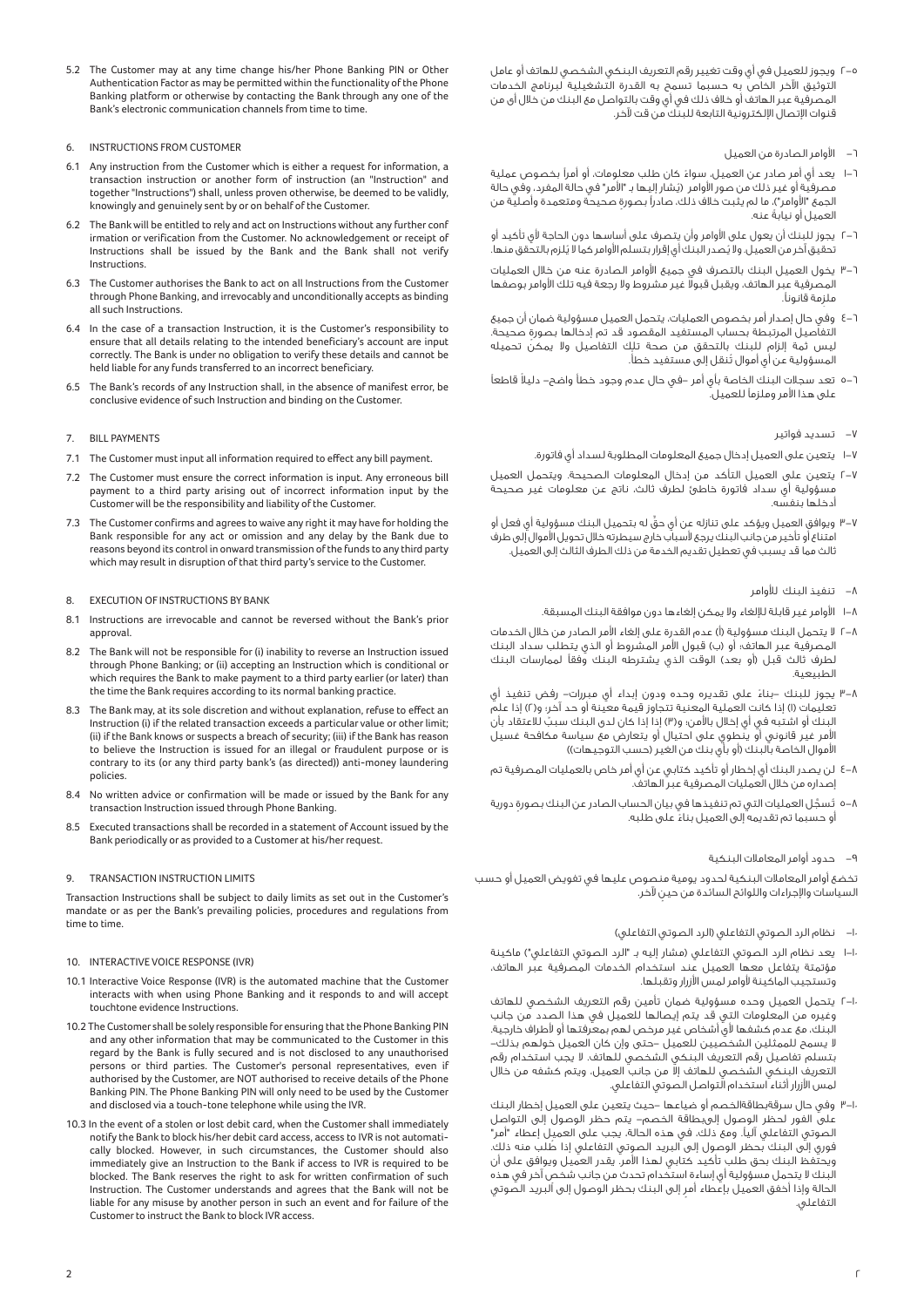- -١١ التزامات العميل
- ا–ا يكون العميل مسؤولا عن التحقق بأن القانون النافذ عليه يجيز له استخدام الخدمات المصرفية عبر الهاتف.
- ٢-١١ فيما يتعلق بأي أوامر تخص المعاملات المصرفية، يتعين على العميل ضمان أن هناك رصيداً كافياً في الحساب ليتمكن البنك من إجازة الأمر وتنفيذه. إذا كان الحساب ذو الصلة حساباً مكشوفاً، فلن يتم تنفيذ الأمر ويتحمل العميل مسؤولية أي مصروفات ثانوية.

## -١٢ حقوق البنك

يحتفظ البنك بحق تعيين أي مزود خدمات خارجي لتقديم الخدمات التي تدعم إتاحة الخدمات المصرفية البنكية والوصول إليها.

# -١٣ اجراءات امنية

- ١-١٣ يرجى أيضا الرجوع إلى الشرط ٤ أعلاه (الوصول)
- ٢-١٣ يتعين على العميل الاحتفاظ برقم التعريف البنكي الشخصي للهاتف الخاص به، وأي عامل توثيق آخر، وجميع معلومات الحساب، وأي معلومات يتم نقلها بواسطة ر .<br>الخدمات المصرفية البنكية وأي معلومات ثانوية تعد آمنةً وسريةً في جميع الأوقات، واتخاذ أي خطوات مطلوبة لمنع الوصول غير المرخص له إلى تلك المعلومات واستخدامها. يحظر على العميل الكشف عن رقم التعريف البنكي الشخصي للهاتف أو أي عامل توثيق آخر أو أي معلومات متعلقة بالحساب أو الخدمات ٍ المصرفية عبر الهاتف إلى أي طرف ثالث بما في ذلك موظفو البنك.
- ٣-١٣ ُ يوصى العميل أثناء اختياره لرقم التعريف البنكي الشخصي للهاتف أو عامل التوثيق الآخر بأن يتجنب استخدام البيانات الواضحة آو التي يسهل تخمينها مثل تواريخ الميلاد وأرقام الهواتف.
- ٤-١٣ يتعين على العميل الامتثال لأى إجراءات أمنية إضافية حسبما يخطره البنك من آن لآخر.
- ٥-١٣ يتعين على العميل إخطار البنك على الفور إذا ضاع رقم التعريف البنكي الشخصي للهاتف أو/و أي عامل توثيق أو تعريف آخر أو سرق، أو علم العميل -أو تشكك في- أن شخصاً آخر يعرف رقم التعريف البنكي الشخصي للهاتف أو/و أي عامل تعريف أو ً توثيق أو استغل الخدمات المصرفية عبر الهاتف، سواء كان هذا الشخص اخر عخوَّلا من العميل أم لا.
- ٦-١٣ يجوز للبنك أن يغير أي أو جميع إجراءات وأشكال ومستويات التشفير أو يعدلها أو يستبدلها لضمان المحافظة على معايير امن والسرية.
- ٧-١٣ يتعين على العميل إخطار البنك على الفور في حال تعرض هاتفه المتحرك أو جهازه الذكي للسرقة أو الفقد أو حدث تغير أو انقطاع في الهاتف المتحرك أو رقم .<br>الجهاز الذكي الآخر المتعلق باستخدام العميل لرقم التعريف البنكي الشخصي للهاتف وعامل التوثيق الآخر.
- ٨-١٣ يتعين على العميل إخطار البنك على الفور إذا ضاع رقم التعريف البنكي الشخصي للهاتف أو/و أي عامل التوثيق الآخر أو سرق، أو علم العميل –أو تشكك في– أن شخصاً آخر يعرف رقم التعريف البنكي الشخصي للهاتف أو عامل التوثيق الآخر أو استغل لخدمات المصرفية عبر الهاتف، سواءَ كان هذا الشخص الآخر مخوَّلا من العميل أم لا.
- ٩-١" قد يُطلب من العميل مساعدة البنك و/أو الشرطة أو الهيئات المعنية الأُخرى في أي تحريات تتعلق بأي مخالفة بأمن الخدمات المصرفية عبر الهاتف. وفي سبيل هذه ُ التحريات، يجوز للبنك أن يفصح عن معلومات الحساب (الحسابات) للشرطة أو لهيئات المعنية الأُخرى لمنع أي خسائر أو لاسترداد ما فقد.

# -١٤ المسؤولية والتعويض

- ١٤-١ لا يُستخدم رقم التعريف البنكي الشخصي للهاتف أو عامل التوثيق الآخر إلا من جانب العميل المخوَّل بذلك، ولا يُكشف لأي طرف ثالث، ويتحمِّل العميل مسؤولية أي مصروفات أو خسائر أو نفقات يتكبدها هو والبنك بسبب هذا الكشف.
- ١٤–٢ يقبل العميل قبولا غير مشروط ولا رجعة فيه تحمل المسؤولية القانونية عن أي ً وجميع اوامر الصادرة منه أو نيابة عنه من خلال الخدمات المصرفية عبر الهاتف ر .<br>ويوافق على عدم الإضرار بالبنك أو طلب تعويض منه نظير أي خسارة أو تكلفة أو ٍ ضرر أو مصروفات أو مسؤوليات قانونية أو إجراءات تقاض قد يتكبدها البنك أو يعاني منها نتيجة لتصرفه وفقاً لتلك الأوامر أو تأخره في التصرف وفقاً لها أو امتناعه عن ذلك.
- ٣-١٤ ً يتحمل العميل المسؤولية كاملة عن أي أوامر تعطى للبنك، ولا يتحمل البنك أي مسؤولية في أي صورة كانت عن أي أمر غير مرخص له أو يتسم بالاحتيال أو يشوبه خطأ.
- ٤-١٤ ِّ يعو ً ض العميل البنك وموظفيه ووكلاءه وممثليه، تعويض± كاملا نظير جميع القضايا والدعاوى وإجراءات التقاضي والطلبات والخسائر واضرار والتكاليف والمصروفات والرسوم والضرائب والغرامات والمصروفات القانونية وغير ذلك من التزامات أي± ما كانت طبيعتها التي قد يتكبدها البنك أو تفرض عليه بسبب َّ وصول العميل أو ممثله المخول إلى الخدمات المصرفية عبر الهاتف.

# -١٥ المسؤولية المستثناة للبنك

- ١-١٥ لم يقدم البنك أي إقرارات أو ضمانات تتعلق بدقة أو وظيفة أو أداء أي برمجيات الغير المستخدمة في الخدمات المصرفية عبر الهاتف أو التطبيقات أو البرامج التي تعرض الخدمات المصرفية عبر الهاتف من خلالها.
- ٢-١٥ لا يتحمل البنك مسؤولية أي خسائر ناجمة عن استخدام رقم التعريف البنكي َّ الشخصي للهاتف أو عامل التوثيق اخر من جانب أشخاص مخو َّ لين أو غير مخولين.
- ٣-١٥ لا يتحمل البنك مسؤولية عجز العميل عن الوصول إلى الخدمات المصرفية عبر ٍ الهاتف أو أي خدمات أخرى ذات صلة بها سباب خارج سيطرته، بما في ذلك -على
- 11. CUSTOMER'S OBLIGATIONS
- 11.1 The Customer is responsibile to ensure that his/her ability to use Phone Banking is permitted by the law applicable to him/her.
- 11.2 For any transaction Instructions, the Customer must ensure that there are suff icient funds in the Account for the Bank to authorise and execute an Instruction. If for any reason the relevant Account is overdrawn, the Instruction will not be executed and the Customer shall be liable for any incidental charges.

#### 12. BANK'S RIGHTS

The Bank reserves the right to appoint any third party service provider to provide services supporting the availability of and accessibility to Phone Banking.

# 13. SECURITY MEASURES

- 13.1 See also above under Condition 4 (Access).
- 13.2 The Customer must keep his/her Phone Banking PIN and Other Authentication Factor, all Account information, any information conveyed over Phone Banking and any incidental information secure and confidential at all times, and take any steps required to prevent unauthorised access to and use of such information. The Customer must not disclose the Phone Banking PIN or Other Authentication Factor or any Account or Phone Banking information to any third party, including the Bank's staff.
- 13.3 In choosing any Phone Banking PIN and Other Authentication Factor, the Customer is advised to avoid using details that may be obvious and easy to guess, such as birthdays and telephone numbers.
- 13.4 The Customer must comply with any additional security measures as may be notified by the Bank from time to time.
- 13.5 The Customer must notify the Bank immediately if his/her Phone Banking PIN or other identification factor or authentication factor is lost or stolen or the Customer becomes aware or suspects another person knows his/her Phone Banking PIN or other identification factor or authentication factor or has made use of Phone Banking, whether or not authorised by the Customer.
- 13.6 The Bank may alter, amend or replace any or all procedures, forms or levels of encryption to ensure maintenance of security and confidentiality standards.
- 13.7 The Customer must notify the Bank immediately if his/her mobile phone or other smart device has been lost or stolen or if there has been a change or disconnection of the mobile phone or other smart device number which is linked to the Customer's use of the Phone Banking PIN and Other Authentication Factor.
- 13.8 The Customer must notify the Bank immediately if his/her Phone Banking PIN or Other Authentication Factor is lost or stolen or the Customer becomes aware or suspects another person knows his/her Phone Banking PIN or Other Authentication Factor or has made use of Phone Banking, whether or not authorised by the Customer.
- 13.9 The Customer may be required to assist the Bank and/or the police or other competent authorities in any enquiries relating to a breach of security of the Phone Banking service. In connection with these enquiries, the Bank may disclose information concerning the Account(s) to the police or other competent authorities to prevent or recover losses.

## 14. LIABILITY AND INDEMNITY

- 14.1 The Phone Banking PIN and Other Authentication Factor are to be used by the authorised user Customer only and should not be disclosed to any third party and the Customer shall be liable for any resulting costs, losses or expenses incurred by the Customer and the Bank due to such disclosure.
- 14.2 The Customer irrevocably and unconditionally accepts responsibility and liability for any and all Instructions issued by him/her or on his/her behalf through Phone Banking and agrees to hold harmless and indemnify the Bank against any loss, cost, damage, expense, liability or proceedings which the Bank may incur or suffer as a result of the Bank acting upon, delaying to act upon, or refraining from acting upon such Instructions.
- 14.3 The Customer is fully responsible for any Instructions given to the Bank and the Bank will not be liable in any manner for any unauthorised, fraudulent or erroneous Instruction.
- 14.4 The Customer will indemnify the Bank, its employees, agents, representatives and nominees on a full indemnity basis from and against all actions, claims, proceedings, demands, losses, damages, costs, expenses, charges, taxes, penalties and legal costs and any other liabilities of whatsoever nature which the Bank may incur or suffer by reason of the Customer or his/her authorised representative accessing Phone Banking.

#### 15. BANK'S EXCLUDED LIABILITY

- 15.1 The Bank makes no representations or warranties regarding the accuracy, functionality or performance of any third party software that may be used in connection with Phone Banking or the applications and platforms through which Phone Banking is offered.
- 15.2 The Bank will not be liable for any losses due to the Phone Banking PIN and Other Authentication Factor being used by any authorised or unauthorised persons.
- 15.3 The Bank will not be responsible if the Customer is unable to gain access to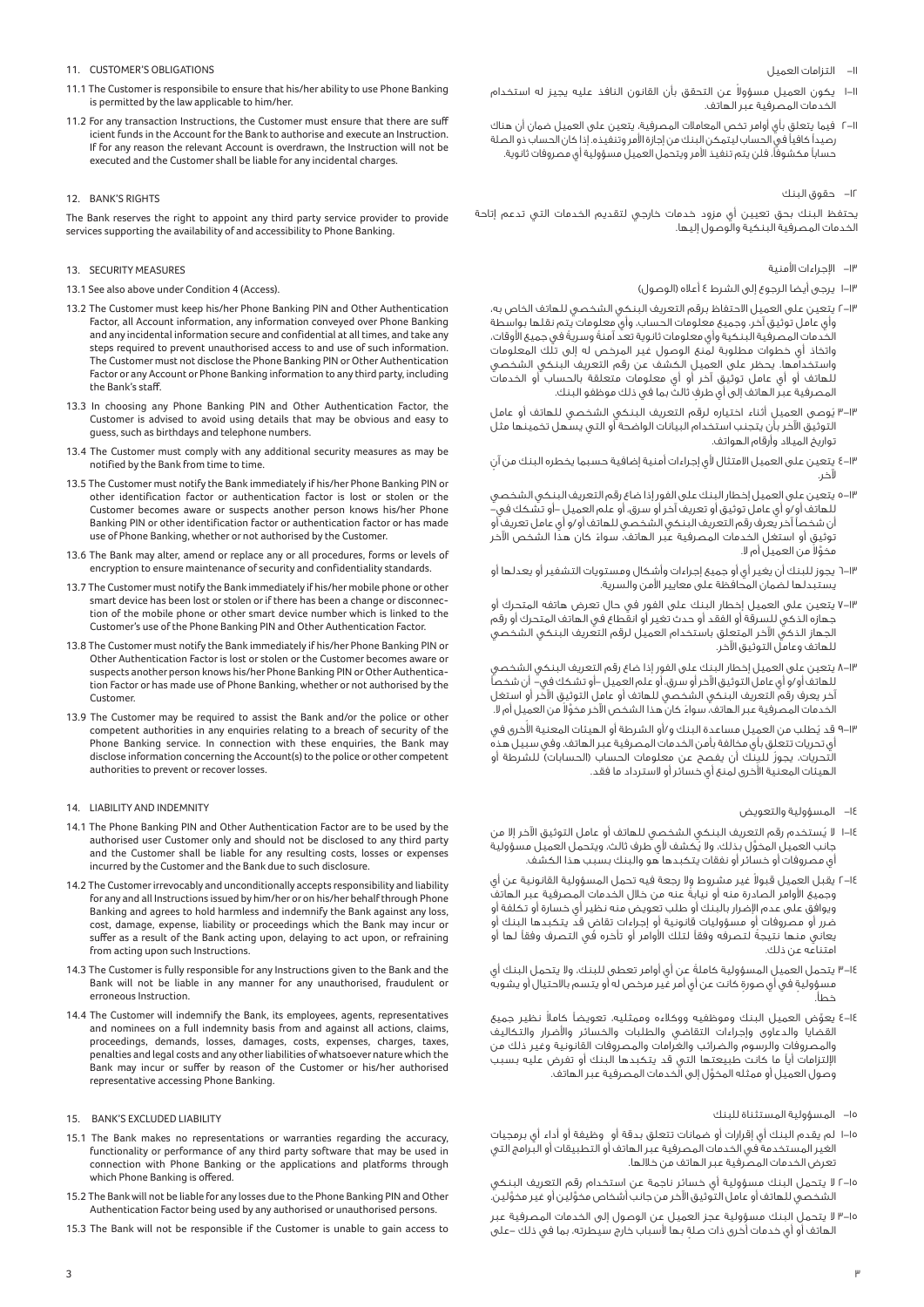and/or use Phone Banking or any services in respect of it due to reasons beyond its control, including without limitation, any computer, mobile phone, other smart device, telecommunication, electrical, technical or network failure, malfunction, maintenance, excess system demand or other non-availability.

- 15.4 The Bank shall not be liable for any incorrect information input by the Customer, or for the consequences, financial and otherwise, of any incorrect information input.
- 15.5 The Bank will not be liable for any costs, losses or damages of whatsoever nature, incurred by the Customer as a result of:

(a) making Phone Banking available;

(b) acting on an Instruction validly submitted by the Customer;

 (c) failure to act upon an Instruction for any reason beyond the Bank's control; (d) Phone Banking being totally or partially unavailable for any reason;

 (e) authorisation and execution of Instructions being delayed or not acted upon due to reasons beyond the Bank's control;

 (f) partial, incomplete, late or failed transfer or bill payment to any nominated payee due to reasons beyond the Bank's control;

 (g) access by a third party to information concerning a Customer's Account(s) (except where such access is obtained due to gross negligence or wilful default of the Bank and, in such case, the Bank will only be liable for direct loss or damage to the Customer which in the ordinary course of events might reasonably be expected to result from circumstances in question);

 (h) any change, alteration, additions or deletions to these Terms & Conditions, the services, the systems of operation or Phone Banking; or

(i) any change, alteration, modification, addition or deletion to these Terms  $\&$ Conditions, Phone Banking or the Bank's services and systems of operation.

- 15.6 The Bank shall not be responsible for any delay in onward transmission of bill payment funds to any third party which may result in disruption of that third party's service due to reasons beyond its control.
- 15.7 Any information provided by the Bank through Phone Banking, such as Account information, is believed to be accurate and reliable when presented. However, the Bank cannot and does not guarantee the validity and correctness of such information.
- 15.8 The Bank shall not be liable for any reliance by the Customer on any information provided through Phone Banking. The Customer relies on any such information at his/her own risk.

## 16. BANK CHARGES

- 16.1 From time to time the Bank may, or may not, at its discretion charge a fee for the use of Phone Banking, the cost and implementation of which shall be notified in advance to Customers in writing or otherwise through any one of the Bank's communication channels, such as its website.
- 16.2 Any applicable fees and charges will be directly debited to the relevant Account.
- 16.3 Fees and charges directly related to a transaction the subject of an Instruction will be debited to the relevant Account at the time of execution of the transaction.

#### 17. TERMINATION

- 17.1 The Customer may cease use of Phone Banking at any time upon written notice to the Bank.
- 17.2 The Bank may restrict or terminate Phone Banking.
- 17.3 Termination of the Account relationship will result in immediate and automatic termination of Phone Banking.
- 17.4 The Bank may terminate Phone Banking in the event that the Customer:
	- (a) fails to comply with these Terms & Conditions;

(b) fails to make any payment due in accordance with the Account, any financing facilities provided to the Customer by the Bank and these Terms & Conditions;

- (c) engages in any illegal activity;
- (d) is convicted of an offence under the laws of the United Arab Emirates;
- (e) ceases to be employed by his present employer;
- (f) has an expulsion or deportation order issued against him/her; or
- (g) files for bankruptcy.
- 17.5 Termination of Phone Banking shall not affect the accrued rights and liabilities of the Customer prior to any such termination.

### 18. ANTI-MONEY LAUNDERING

All facilities and services offered by the Bank are subject to all information requested being provided by the Customer in accordance with all applicable anti-money laundering regulations of the Central Bank of the United Arab Emirates and the Bank. If such information criteria are not met, the Bank is under no obligation to, and has the absolute right to refuse to, offer any facilities and services to the Customer.

سبيل المثال لا الحصر- أي توقف/عطل في جهاز الكمبيوتر أو الهاتف المتحرك أو الجهاز الذكي الآخر أو وسائل الاتصال أو توقف/عطل كهربائي أو فني أو توقف/عطل في الشبكة أو عمليات الصيانة أو الضغط الزائد على النظام أو حالات عدم توفر الخدمة الأُخرى.

- ٤-١٥ لا يتحمل البنك مسؤولية إدخال معلومات خاطئة من جانب العميل، أو تبعات ً إدخال أي معلومات خاطئة، سواء كانت مالية أو غير ذلك.
- ٥-٥ لا يتحمل البنك مسؤولية أي مصروفات أو خسائر أو أضرار أياً ما كانت طبيعتها، ً يتكبدها العميل نتيجة لـ:

(أ) إتاحة الخدمات المصرفية عبر الهاتف؛

- ً (ب) التصرف بناء ٍ على أمر صدر بصورة صحيحة عن العميل؛
- (ج) الإخفاق في التصرف وفقاً لأمر العميل لأسباب خارج سيطرة البنك؛
- (د) عدم توفر الخدمات المصرفية عبر الهاتف بصورة كلية أو جزئية لأى سبب؛
- (هـ) إجازة وتنفيذ الأوامر المتأخرة أو التي لم يتم التصرف وفقاً لها لأسباب خارج سيطرة البنك؛
- (و) التحويل أو السداد الجزئي أو غير المكتمل أو المتأخر أو غير الناجح للفواتير ي جهة محددة للسداد سباب خارج سيطرة البنك؛

 (ز) وصول طرف ثالث إلى معلومات تخص حساب (حسابات) العميل (باستثناء ما إذا ٍ كان الوصول قد تم بسبب إهمال جسيم أو خطأ متعمد من جانب البنك، وفي هذه الحالة لا يتحمل البنك إلا مسؤولية الخسارة المباشرة أو الضرر الذي لحق العميل ويتوقع في المسار الطبيعي للأمور أن ينتج عن الظروف محل النقاش)

- (ح) أي تغيير أو تحويل أو إضافات أو حذف في هذه الشروط والأحكام أو الخدمات أو نظم التشغيل أو الخدمات المصرفية عبر الهاتف.
- (ط) أي تغيير أو تحويل أو تعديل أو إضافات أو حذف في هذه الشروط واحكام أو الخدمات المصرفية عبر الهاتف أو خدمات ونظم تشغيل البنك.
- ٦-١٥ لا يتحمل البنك مسؤولية أي تأخير في تحويل مبالغ سداد فواتير إلى أي طرف ثالث قد ينتج عنه إيقاف خدمة ذلك الطرف الثالث سباب خارجة عن إرادته.
- ٧-١٥ تُعامَل أي معلومات مقدَّمة إلى البنك من خلال الخدمات المصرفية عبر الهاتف مثل معلومات الحساب بوصفها معلومات دقيقة وموثوقة عند تقديمها. ومع ذلك، لا يضمن البنك صدق هذه المعلومات وصحتها ولا يمكنه ذلك.
- ٨-١٥ َّ لا يتحمل البنك مسؤولية اعتماد العميل على أي معلومات مقدمة من خلال ً الخدمات المصرفية عبر الهاتف. يعتمد العميل على هذه المعلومات بناء على مسؤوليته الشخصية.
	- -١٦ رسوم البنك
- ١٦−١ قد يغرض البنك من حين لآخر وقد لا يفرض –بناءً على تقديره الخالص– رسوماً نظير استخدام الخدمات المصرفية عبر الهاتف، ويتم إخطار العملاء مقدماً بتكلفتها ٍ وتطبيقها بصورة كتابية أو بغير ذلك، من خلال أحد قنوات الاتصال الخاصة بالبنك، .<br>مثل موقعه الإلكتروني.
	- ٢-١٦ ُ تقيد أي رسوم أو مصروفات مطبقة على الحساب المعني مباشرة.
- ١٦–٣ تُقيّد الرسوم المصروفات المرتبطة ارتباطاً مباشراً بأي عملية موضوع أي أمر على
	- -١٧ الحساب المعني وقت تنفيذ هذه العملية. إنهاء العمل
- ١١-١ يجوز للعميل وقف استخدام الخدمات المصرفية عبر الهاتف في أي وقت بناءَ على إخطار كتابي يرسل إلى البنك.
	- ٢-١٧ يجوز للبنك تقييد الخدمات المصرفية عبر الهاتف أو إنهاؤها.
- ١٧–٣ إن إنهاء العلاقة القائمة على الحساب المصرفي ينتج عنها الإنهاء الفوري والآلي للخدمات المصرفية عبر الهاتف.
	- ٤-١٧ يجوز للبنك إنهاء الخدمات المصرفية عبر الهاتف في الحالات التالية:
		- (أ) إذا أخفق العميل في الامتثال للشروط واحكام؛

(ب) إذا أخفق العميل في سداد مبلغ مستحقٍّ عليه وفقاً للحساب، ولأي تسهيلات مالية مقدمة للعميل من جانب البنك، وللشروط والأحكام التي بين أيدينا؛ ٍ (ج) إذا اشترك العميل في نشاط غير قانوني؛

- (د) إذا ارتكب العميل ما يعد في قوانين الإمارات العربية المتحدة جريمة؛
	- - (هـ) إذا انتهت مدة توظيف العميل لدى صاحب العمل الحالي؛
			- (و) إذا صدر بحق العميل أمر إبعاد أو ترحيل؛
				- (ز) إذا أشهر العميل إفلاسه
- ٥-١٧ لا يؤثر إنهاء الخدمات المصرفية في حقوق العميل والتزاماته المستحقة قبل هذا انهاء
	- ١٨– مكافحة غسيل الأموال

َّ تخضع جميع التسهيلات والخدمات المقدمة من البنك لجميع المعلومات المطلوبة التي قدمها العميل وفقاً لجميع لوائح مصرف الإمارات العربية المركزي ولوائح البنك فيما يخصّ .<br>غسيل الأموال. إذا لم تتم تلبية معايير المعلومات المذكورة، لا يلتزم البنك بتقديم أي تسهيلات أو خدمات للعميل ولديه الحق في رفض ذلك.